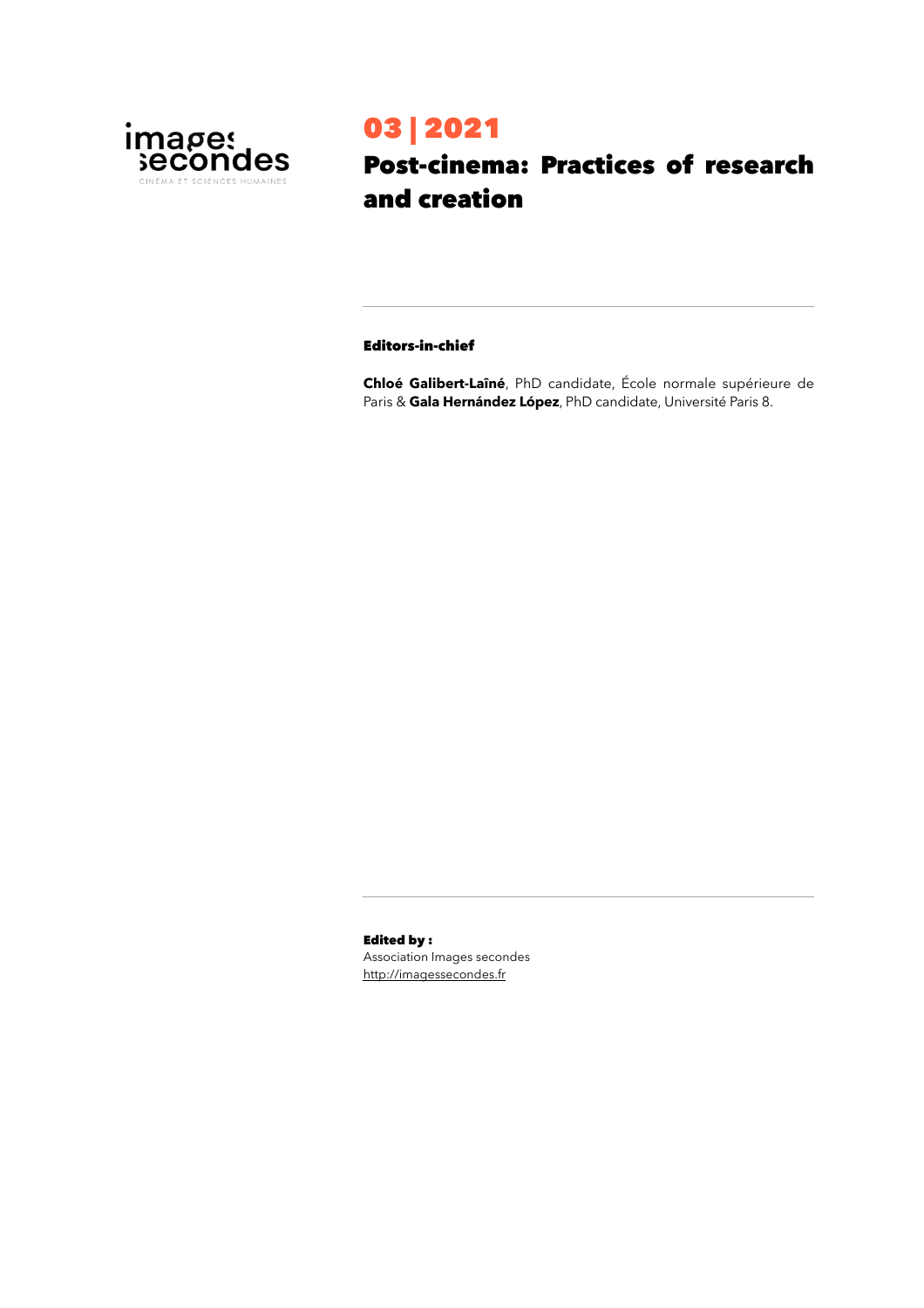The **third issue of the French journal** *Images secondes* questions the heuristic and critical potential of the notion of "post-cinema" in the context of a general reflection on the "reconfigurations" (de Rosa and Hediger, 2016) of the cinematic medium in the age of networked digital media. We agree with Shane Denson and Julia Leyda that if post-cinematic media "concern the emergence of a new 'structure of feeling' or 'episteme', new forms of affect or sensibility", then "traditional scholarly forms and methods for investigating these issues are unlikely to provide adequate answers" (Denson & Leyda, 2016: 6).

For this reason, this issue of *Images secondes* will give priority to contributions that depart from the traditional forms of academic publishing to develop formats which explore the unique potentialities of online dissemination. As the goal of this issue is to investigate the complex and polyhedral relationships between cinema and online new media, we see this as an ideal opportunity to explore the epistemological potential of practicebased research, artistic research, research-creation and "performative" research (Haseman, 2006). We therefore invite contributors to propose written articles, but also video formats, hypertexts, visual, sound, interactive, hypermedia works...

For several years now, theories about post-cinema and the post-cinematic condition have gained visibility in the international academic community. Although its meaning varies between authors, the term "post-cinema" generally refers to forms of the moving image born with the digital turn that transcend certain properties of the cinematographic medium – including the indexicality specific to analog film, the convention of projecting works in a dark screening room and a relatively immediate link to an existing canon of filmic production and the century of critical literature corresponding to the latter. According to Denson and Leyda, post-cinematic media differ from cinema in that they are "essentially digital, interactive,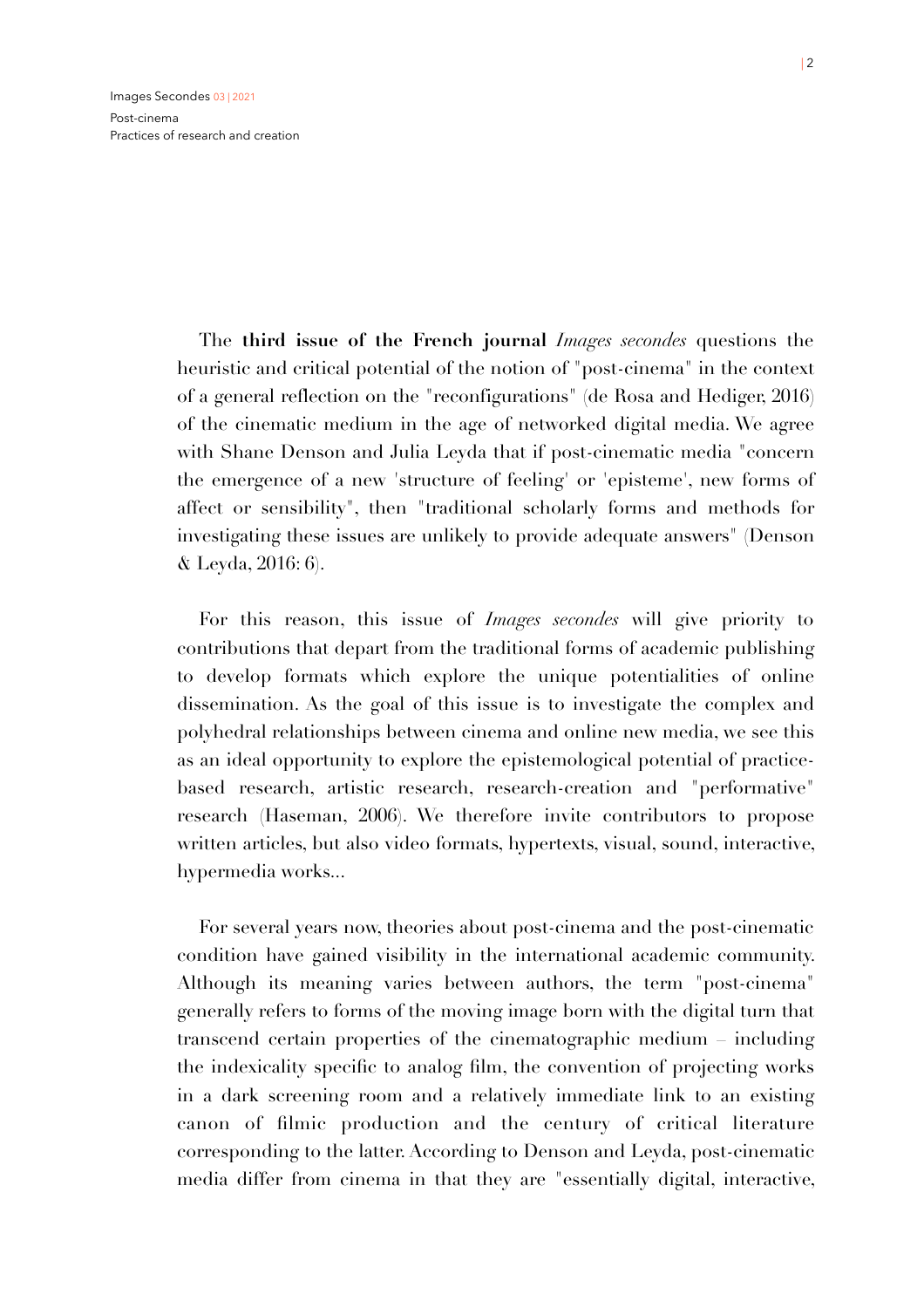networked, ludic, miniaturized, mobile, social, processual, algorithmic, aggregative, environmental, or convergent, among other things" (Denson & Leyda, 2016: 1). Despite these structural differences, to use the term "postcinema" is to trace a filiation between cinema and new media, the meaning of which is worth exploring both aesthetically and theoretically.

This emphasis on what new media inherits from cinema seems to recall Serge Daney's conviction that it is relevant to "use cinema to question other images - and vice versa" (Daney, 2015: 23). In this way, our own critical project welcomes an ensemble of reflections that can be led only collectively and across disciplines: we need to analyze the ways in which cinema represents and engages with contemporary images and visual practices; to observe how the traditional cinematic experience is "remediated" (Bolter and Grusin, 1998) and "relocated" (Casetti, 2017) in the age of networked media; to identify and reactivate, among the conceptual tools developed to think the cinema of the past century, those that can help us grasp the current evolutionary tendencies of the moving image.

Because it reveals the need to explore theoretically and creatively these different modalities of encounter between cinema and new media, the notion of post-cinema is worth mobilizing—and its different meanings should be carefully described. It has been suggested that the study of postcinematic "reconfigurations" could compensate, albeit partially, for an inevitable backlog of theory with regards to contemporary art practices, because "in order to come to grips with social and technological change, we need a 'constant revolutionising' of our methods of critical reflection as well. In this regard, cultural theory lags far behind actual artistic production" (Shaviro, 2010: 133). According to this logic, post-cinematic works are, because of their relations to new media technologies and their "accelerationist aesthetics", directly engaged in this very type of proleptic exploration. Their critical analysis thus represents an attempt to somehow remedy the backlog to which Shaviro refers.

Other authors argue that post-cinema is a possibility inherent to cinema itself: "within the post-perceptual ecology of twenty-first-century media, [...] the difference 'cinema/post-cinema' itself might become not only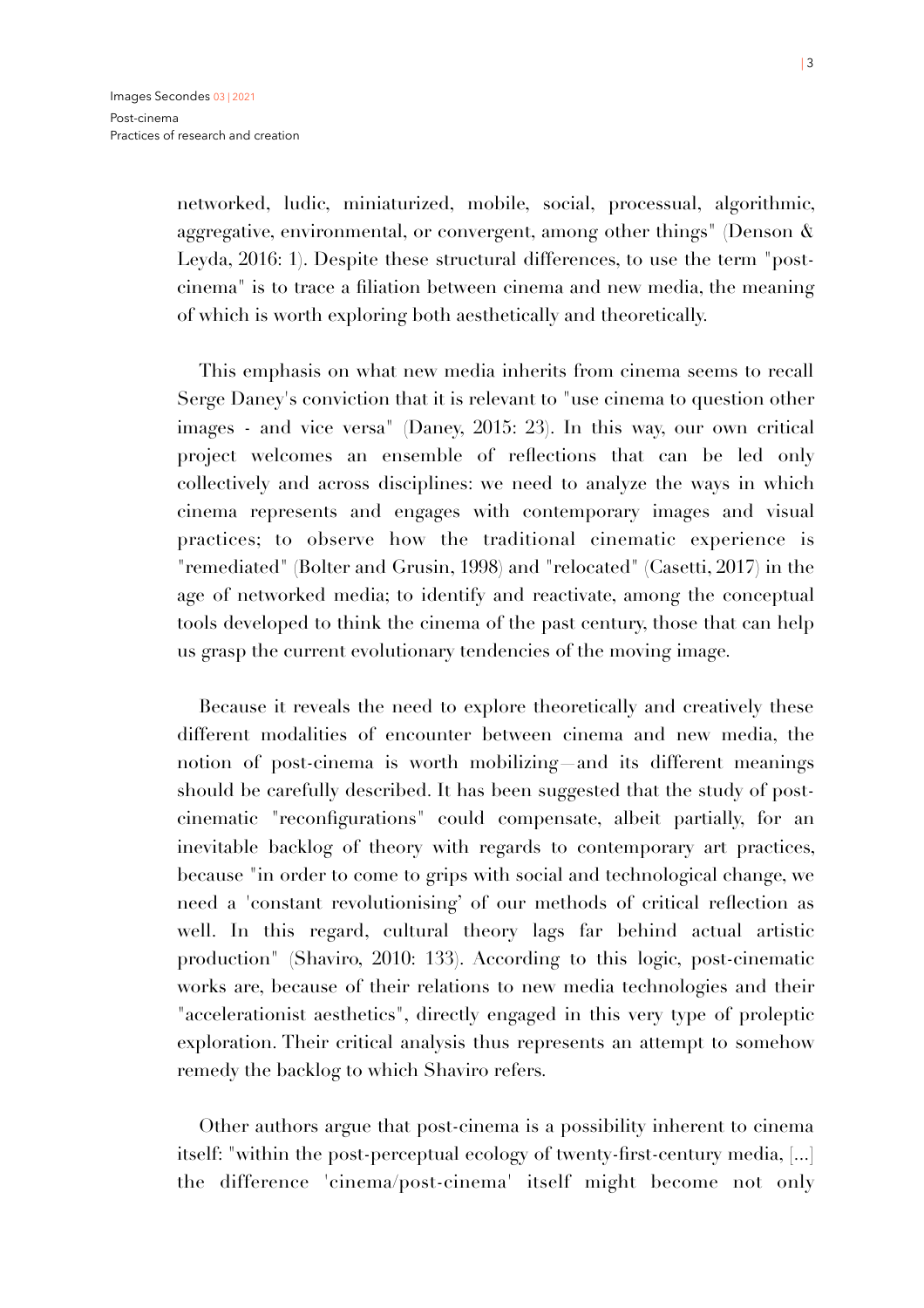imperceptible, but also, ultimately, ineffectual" (Denson, 2017: 23). According to Denson, rather than a change of medium, what new media have introduced is a new "post-perceptual mediation". He argues that networked images do not modify our cultural productions as much as they alter our senses and our subjective modes of perception. This analysis aligns closely with other recent inquiries exploring the "politics of distraction" (to borrow the name of a research project led since 2016 by Paul Sztulman and Dork Zabunyan) and the "ecology of attention" (Yves Citton, 2014), that seek to reflect on the effects of new media on our bodies, our senses and our affective predilections. These studies are strongly anchored in our contemporary times, but also inherit much from the canonical writings of Walter Benjamin and Sigfried Kracauer, who developed a critical, phenomenological and political approach to film theory in the early twentieth century.

Nonetheless, the term post-cinema also raises some difficulties. In addition to the potentially problematic scope of its field of application, its etymology itself can be interrogated: should the prefix be understood as suggesting that post-cinema comes "after", and thus replaces cinema? The good health of the contemporary film industry decisively contradicts those who have expressed fears that new forms of media would spell the end of cinema as an art form and as a popular entertainment. Are we then to recognize in this prefix an enthralment with theories of postmodernism, understood as a singular period of our collective relation to the world, to history and to images, as much as as an aesthetic theory in its own right? What can we say about our times and our relations to moving images when we consider new media as "post-cinematic"? In the era of the "convergence" of various audiovisual media (Jenkins, 2006) and after the advent of the computer code as a form of "monomedia" (Manovich, 2016), about which some argue that, by phagocytizing the other media, it "annihilates the idea of the medium" itself (Doane, 2007: 130), is it still relevant to defend the distinction between cinema and post-cinema at all?

We propose four main axes of reflection, which aim to map in a symmetrical (although necessarily fragmented) way the exchanges and dialogues between cinema and new media :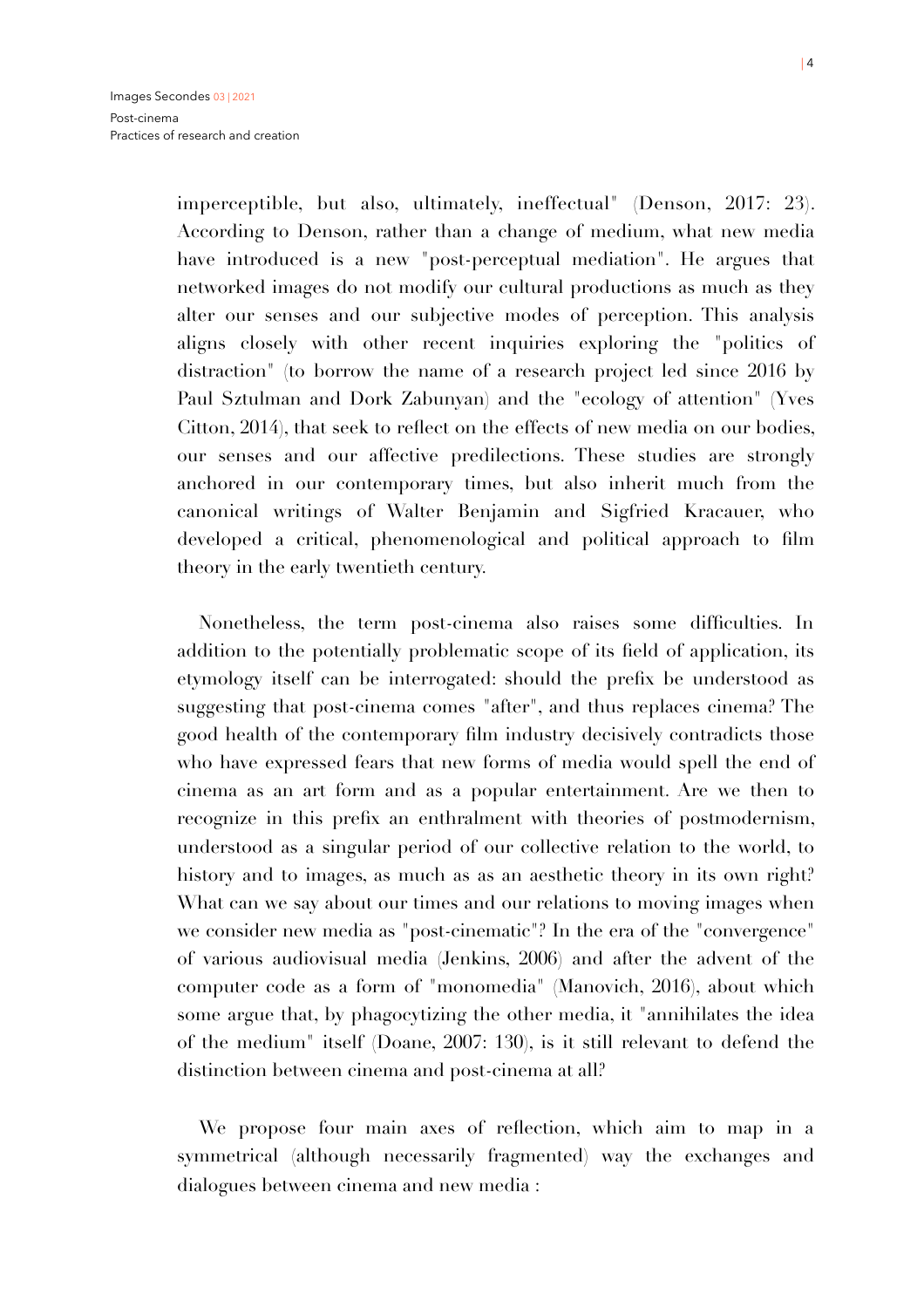#### **AXIS 1: Leaving the cinema**

The first axis of reflection aims to identify, among the aesthetic forms and concepts inherited from the history of cinema, the most useful tools for observing, describing and thinking about the discourses, spectator experiences and interactive practices related to new media. This work was initiated by Lev Manovich, who pointed out among other things that images generated by computers (CGI), if they renounce the realism in which André Bazin saw the ontology of cinema, also inherit from the earliest techniques of animation (the magic lantern, the Thaumatrope, Zoetrope, Praxinoscope, etc.) that are often considered to be at the origins of the cinematic medium (Manovich, 2016: 23). Other works have pushed forward and sideways this line of thinking, as Dork Zabunyan did in his critical analysis of the videos produced during the Arab uprisings of 2011 (*The Insistance of Strugle*, 2019). Contributions exploring these questions may focus on such topics as: - the different implications of the term "post-cinema" in reference to networked media and the social practices they enable;

- the different implications of the term "post-cinema" in reference to networked media and the social practices they enable;

- the reactivation of concepts inherited from the theoretical and critical literature on cinema in the context of new media analysis, perhaps including a case study of a particular post-cinematic medium;

- the study of the aesthetic (dis)continuities between cinematic practices before and after new media (e.g., considering artists working with pixelization and glitch as an actualization of the work made by "materialist" experimental filmmakers ...).

#### **AXIS 2: Post-cinema on screen**

The second axis seeks to observe the different ways in which contemporary cinema reflects and responds to the forms of visual practice that appeared with the growth of new networked technologies. Cinema can train us to apprehend the complexity and the unthinkable amplitude of cyberspace, which has now become a "hyper-object" (Morton, 2018) that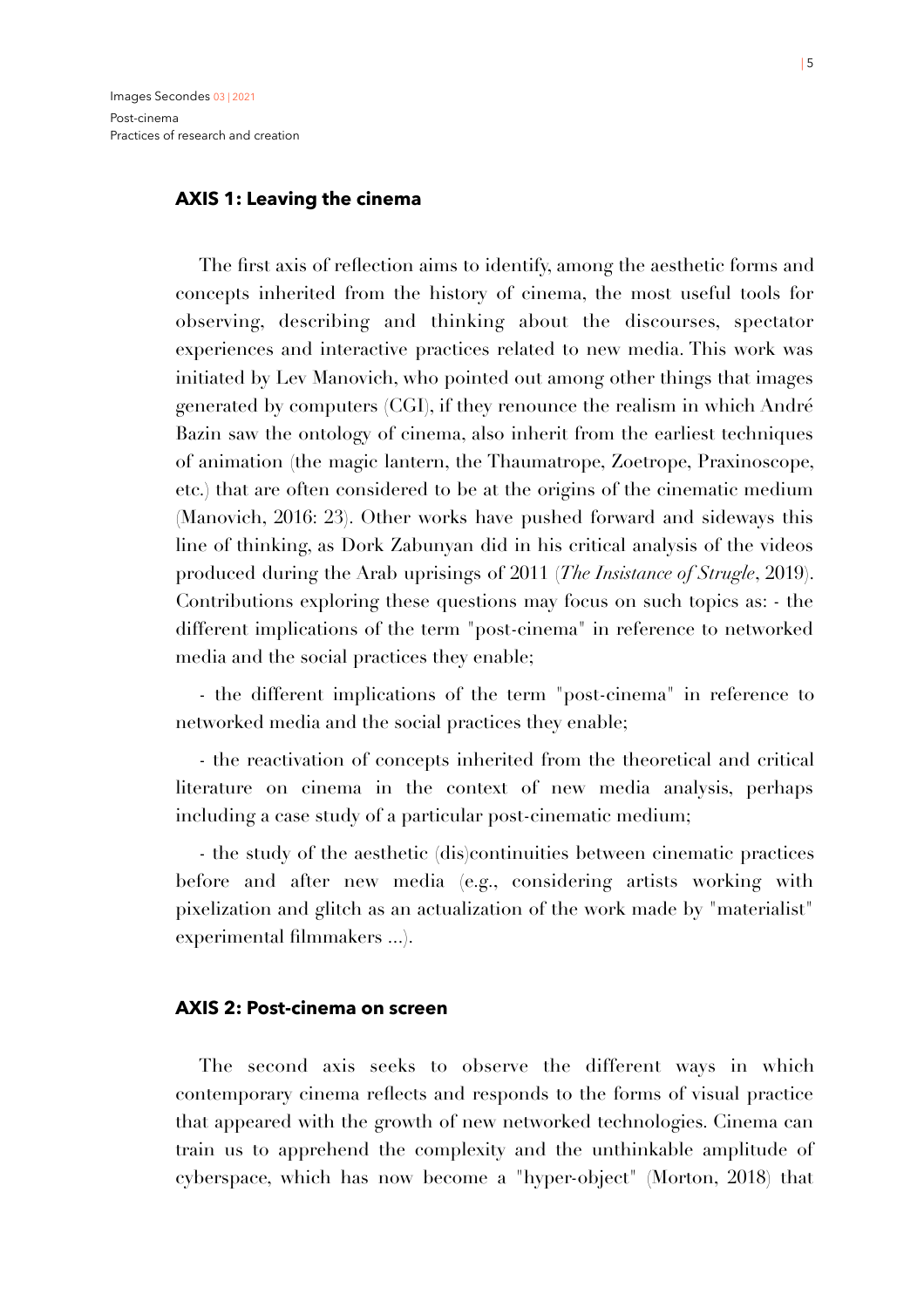exceeds our scale, and thereby help us to to situate ourselves in the globalized and hyper-connected media ecosystem. Contributions in this axis could explore such themes as:

- representations and figurations of new media and the forms of sociability that they enable in contemporary cinematic fictions (for example, in Michael Haneke's *Happy End*, Olivier Assayas' *Personal Shopper*...);

- the influence of the language of new media on the work and style of contemporary filmmakers ("amateur aesthetics ", vertical framing, fictions told from the graphical interface of a desktop, horror movies made out of fake digital found footage...);

- the critical study of documentary and netnographic films made with footage from the Internet (*The Uprising*, Peter Snowdon, 2013; *Roman national,*  Grégoire Beil, 2018); and of audiovisual works exploring digital imagery that are designed for both the cinema and as museum installations (*Grosse fatigue,* Camille Henrot, 2013 ; *All that is solid*, Louis Henderson, 2014).

#### **AXIS 3: Cinema among new networked media**

The third line of thought seeks to update decades-long debates over aesthetic and theoretical issues related to the practice of expanded cinema (notably, in France, writings by Jacques Aumont and Raymond Bellour, and internationally, by Gene Youngblood), with a special focus on the role played by new networked media in the transmedial expansion of contemporary cinema. The following themes might be explored with this in mind:

- the phenomenon of "relocation" (Casetti, 2015) and the reception of cinematic works outside of projection rooms, particularly on networked devices: watching films on small screens, on public transportation; the phenomenon of the second screen...;

- the new networked cinephile practices (online discussion forums, cinephile pages and groups on digital social networks, video essays and the transmission of cinephilic knowledge on YouTube and other platforms, fan fictions, remixes and mashups...);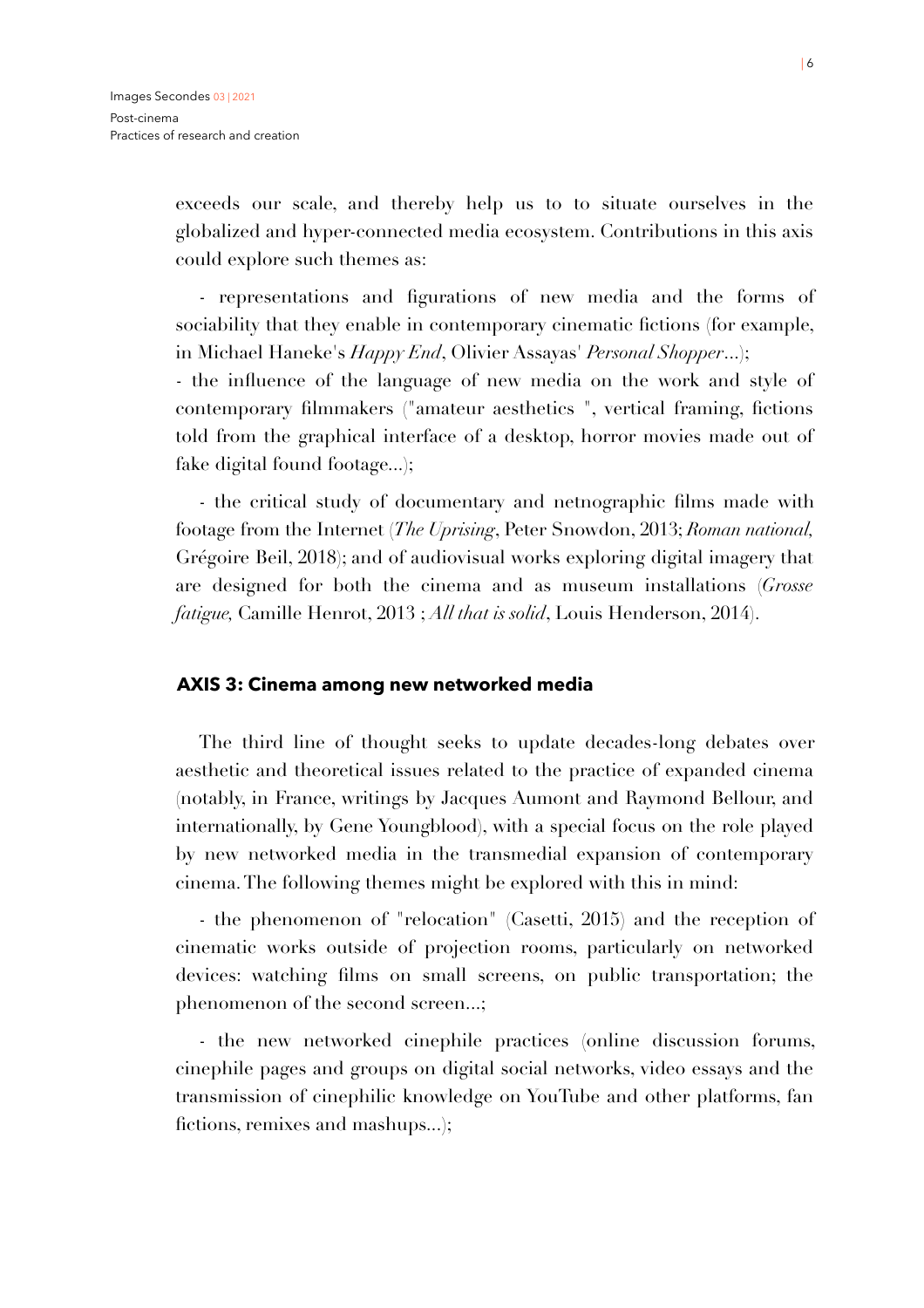- the development of new cinematic forms in relation to the emergence of new distribution platforms: web- series, transmedial storytelling, web documentary... and their related structures of production (on this subject, see in particular the section "Construction sites" in the 30<sup>th</sup> issue of the journal *Revue Documentaires,* "Au milieu des new media", edited by Alice Lenay and Jacopo Rasmi).

#### **AXIS 4: Returning to the cinema**

Finally, the fourth axis serves to stress how the notion of post-cinema is not a new one. This enables (and necessitates) our looking back at the history of cinema, broadening our definition thereof in the process. Additionally, new image technologies offer new digital tools for the study of cinematic history, such as those used in the field of digital humanities. Contributions in this axis might address the following topics:

- redefinitions of the specificity of the cinematographic medium as invited by its extension to include new formats and new practices of the moving image;

- the relative "newness" of new media, with regard to older forms and practices of the moving image (see for instance André Gaudreault's work on early cinema, or existing literature on the history of video art);

- the contribution of new digital technologies to the study of cinematic history (film annotation softwares, videographic research, data visualization, such as Lev Manovich's work *Visualizing Vertov*).

#### **Terms, instructions and schedule**

Following the model of other academic journals accepting scientific contributions in forms aside from the traditional written paper (*Journal for Artistic Research, Screenworks, [in]Transition*...), we are keen to establish an evaluation grid that will enable the scientific committee to judge the quality and seriousness of proposals from contributors, whatever their forms. Contributions experimenting with non-traditional forms of publication will be evaluated with the same rigour as any scientific paper. The consistency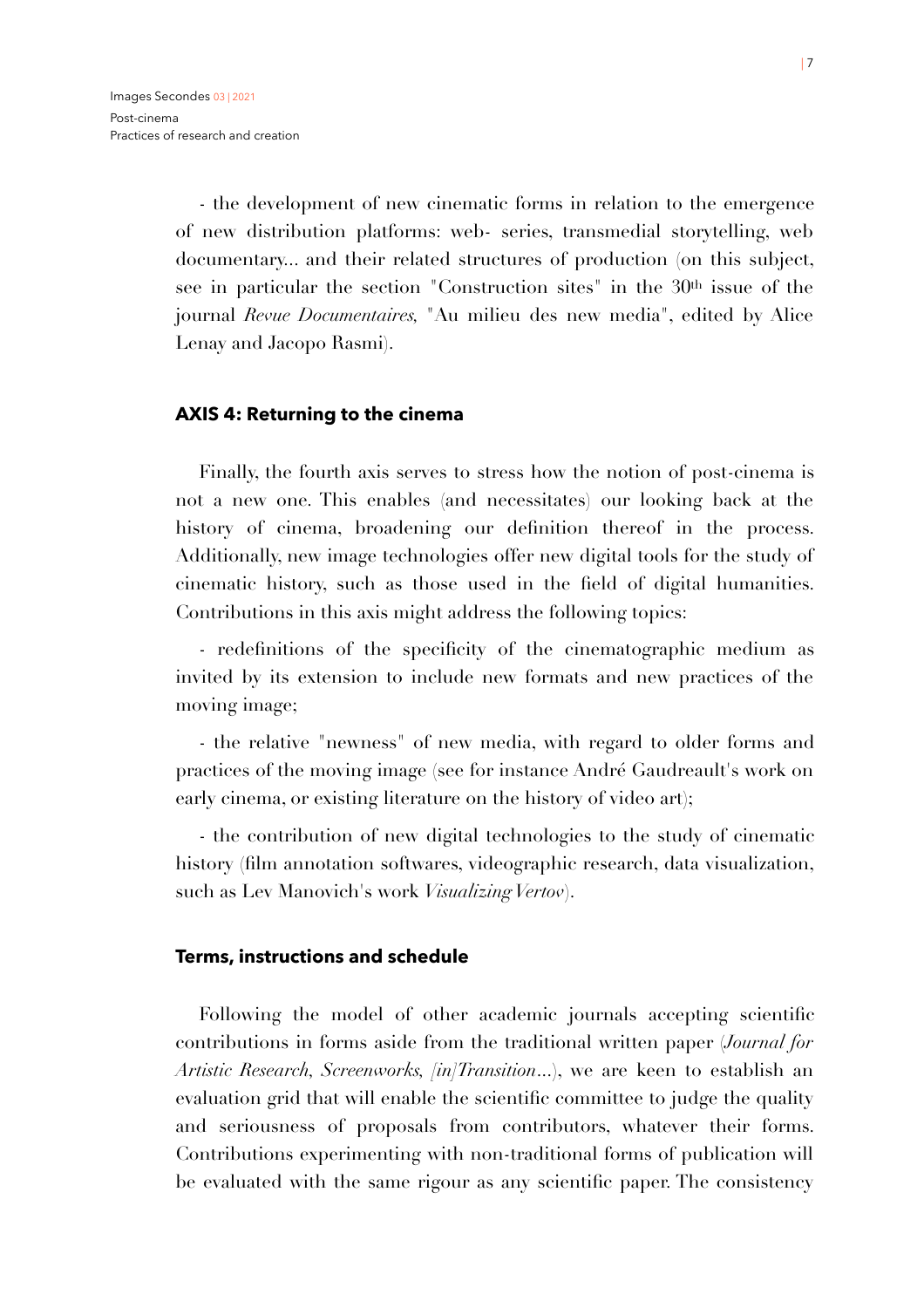and integration of the form and theme of each proposal will be prioritized when it comes to the assessment of contributions.

For contributions employing a non-traditional publication format, the submission should be accompanied by a text of approximately 1500 words, specifying the research question, the methodology used, the sources and references that have fed into the creative work, as well as a justification of the chosen form in relation to the scientific objectives pursued.

For proposals adopting the form of a written academic paper, final texts should come to between 20 000 and 35 000 characters.

Proposals for contributions should be submitted in PDF format before April 20th 2020, to the following address: **articles@imagessecondes.fr.**  Proposals, sent as an attached file, should be composed of:

- a title;

- an abstract not exceeding 500 words (plus bibliography) exposing the format of the proposal (written article, video, sound work...) and justifying it with regard to the issue in question.

The identity of the author should not be mentioned in this document, but in a separate one which will include the name of the author, their home institution (if applicable), a short biography (150 words maximum) as well as a presentation of the author's artistic work (if applicable).

Proposals as well as final contributions may be submitted in French or English. English contributions will be translated into French before publication.

## **Calendar**

Final contributions must be submitted by September 30<sup>th</sup> 2020. The issue will be published at the beginning of 2021 on the journal's website at [www.imagessecondes.fr.](http://www.imagessecondes.fr/)

Receipt of proposals: April 20th Notification of acceptance: May 30th Receipt of complete articles or creations: September 30th Publication: early 2021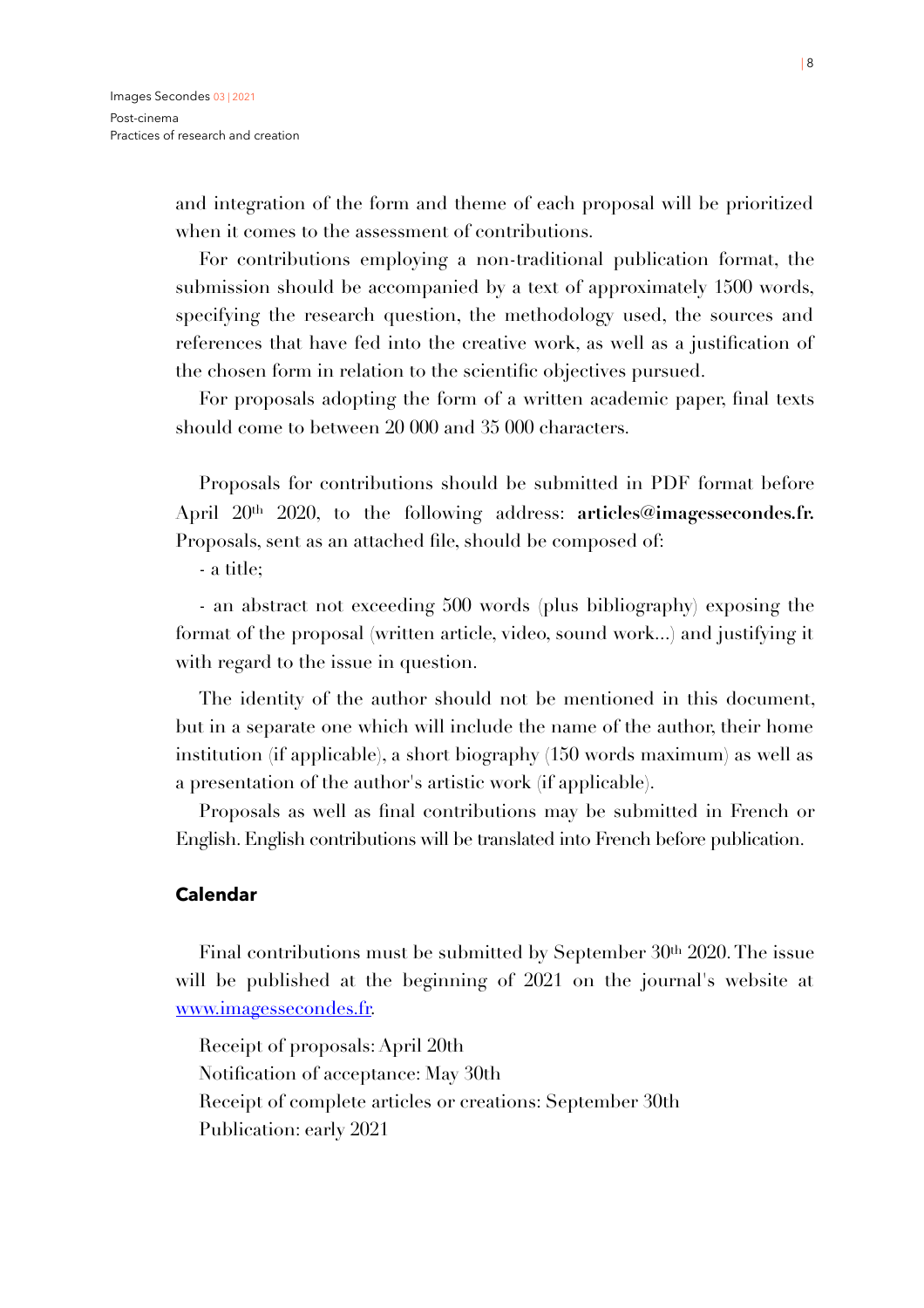## **References**

Jacques Aumont, *Que reste-t-il du cinéma ?*, Paris, Vrin, 2013.

André Bazin, « Ontologie de l'image photographique », dans *Qu'est-ce que le cinéma ?*, t. 1, Paris, Editions du Cerf, 1958, p. 11-19.

Raymond Bellour, *La Querelle des dispositifs*, Paris, P.O.L., 2012.

Jay David Bolter & Richard Grusin, *Remediation. Understanding New Media*, Cambridge, MIT Press, 1998.

Francesco Casetti, *The Lumière Galaxy. Seven Key Words for the Cinema to Come,* New York, Columbia University Press, 2015.

Yves Citton, *Pour une écologie de l'attention*, Paris, Seuil, 2014.

Serge Daney, *La Maison cinéma et le monde*, t. 4, Paris, P.O.L., 2015.

Gilles Deleuze, « Lettre à Serge Daney : Optimisme, pessimisme et voyage », *in Pourparlers*, Les éditions de Minuit., Paris, 1990, p. 97-112.

Shane Denson, « Speculation, Transition, and the Passing of Post-cinema », in Miriam de Rosa & Vinzenz Hediger (dir.), « Post when? Post what? Thinking the Moving Image Beyond the Post-Medium Condition », revue *Cinema & Cie*, numéro spécial, XIV, n° 26/27, 2017, p. 21-32.

Shane Denson & Julia Leyda (dir.), *Post-Cinema: Theorizing 21st-Century Film*, Falmer, Reframe Books, 2016.

Mary-Ann Doane, «The Indexical and the Concept of Medium-Specificity», *Differences : A Journal of Feminist Cultural Studies,* 18.1, 2007, p. 128-152.

Miriam de Rosa & Vinzenz Hediger (dir.), « Post when? Post what? Thinking the Moving Image Beyond the Post-Medium Condition », revue *Cinema & Cie*, numéro spécial, XIV, n° 26/27, 2017, p. 21-32.

André Gaudreault & Philippe Marion, *La fin du cinéma ? Un média en crise à l'ère du numérique*, Paris, Armand Colin, 2013.

Brad Haseman, « A Manifesto for Performative Research », in *Media International Australia incorporating Culture and Policy*, vol. 118, n° 1, 2006, p. 98-106.